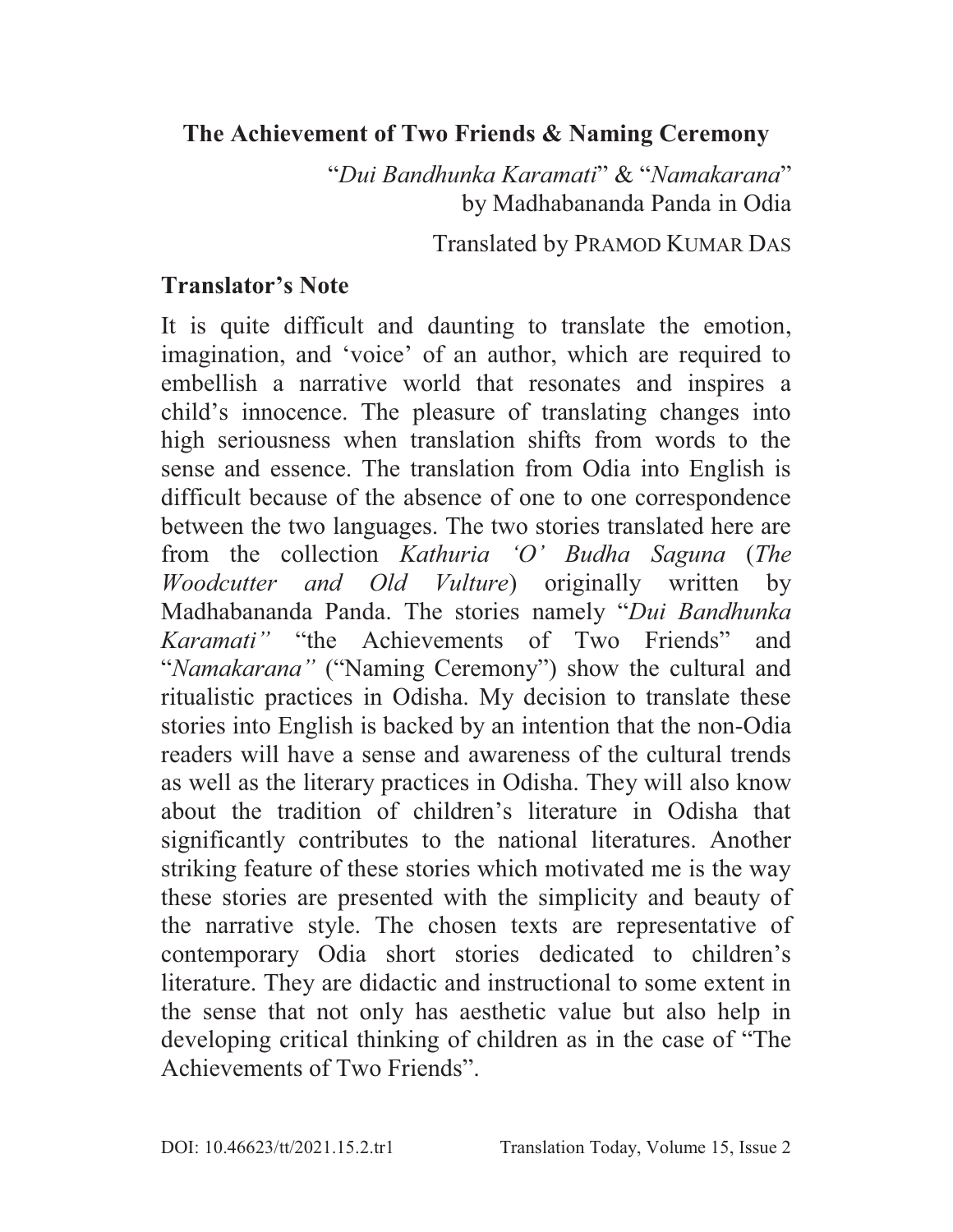I believe in the philosophy of cultural transaction. India is a land of varied cultures and practices, where the translation of different regional literatures is the only modality for transmission and transplantation of regional ideas and values in the psyche of a national audience. The readership of regional literatures expands to embrace the globe through translation. The production of children literature in Odisha is in a lacklustre state because of the absence of national and global readership. Translation of such literatures will give impetus for the proliferation of Odia Children's literature. In addition, such translation will give opportunities to the regional children of Odisha to get access to the English language through fun and joy. So, keeping the global readership as well as the local interest in mind, the translation has been done carefully to maintain lucidity in language and accuracy in meaning.

Some of the issues I faced during the process of translation can be listed below.

- Finding suitable equivalence i.e. 'closest natural equivalent' (Nida) for culture-specific terms e.g. *chuin chuin*, *jhatimati*  etc.
- Transferring the meaning, sense, and essence of the Odishan cultural landscape as presented in these stories; 'the feel of the text' in the target text.
- Conveying the effectiveness of the message/ meaning in the target text.
- Maintaining coherence of the target text

In the process of translation, I have tried to adopt a method known as 'liberal' translation, not literal (word-for-word) translation. Keeping in mind the socio-cultural aspects, the text and context, I have used equivalent expressions in the target text. As a translator, I have tried to offer an "effective and comprehensive rendering of the source text message in the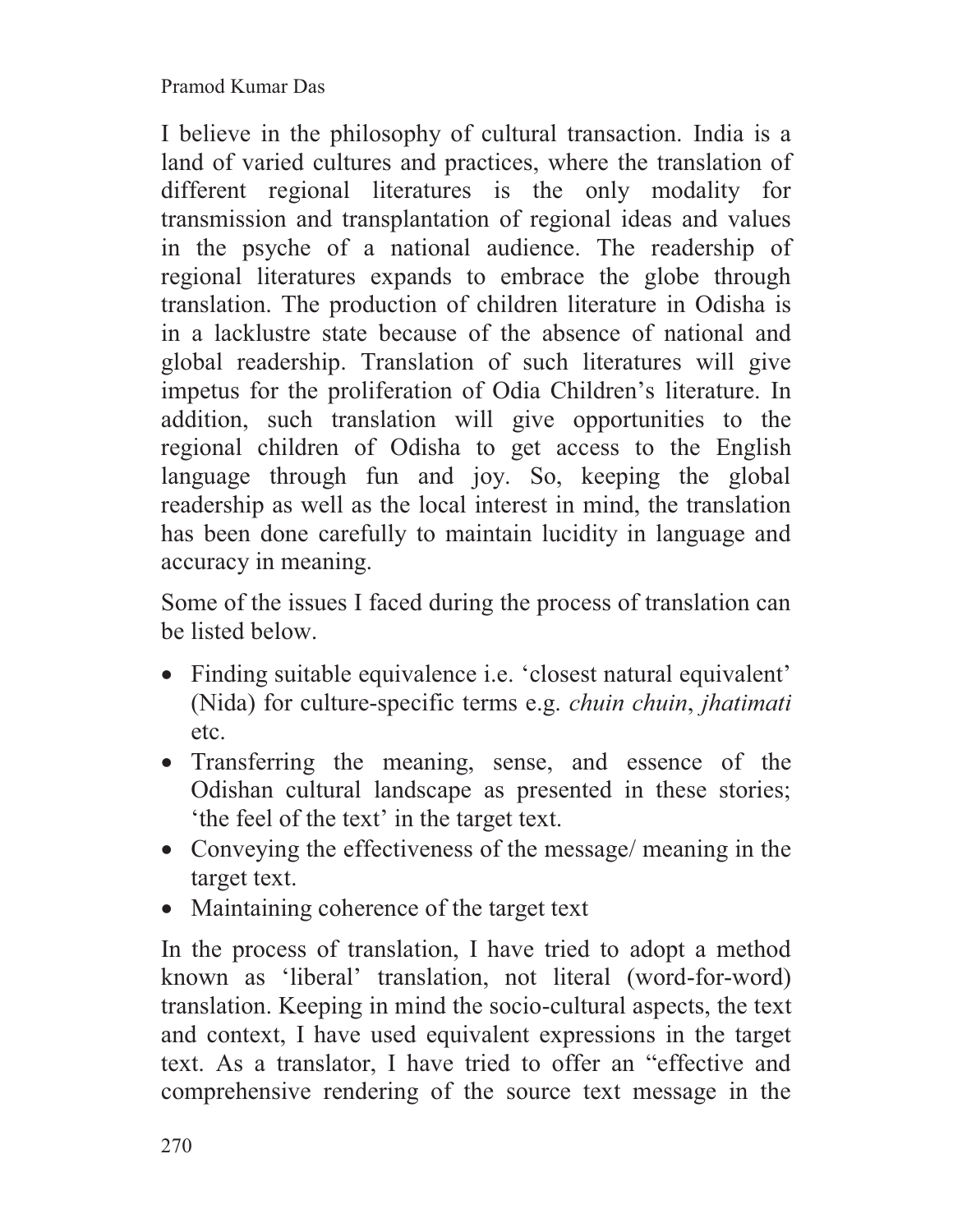target Text" (Panau 2013). The cultural aspect of the source text was emphasized during the process of translation.

In this context, the Skopos theory of Hans J. Vermeer comes closer to the very act of translation, which is fitting to the product of the target text. I have tried to translate the source text keeping in mind the very 'purpose' and intended 'use' by the target text readers. The functional aspect of the TT is given equal importance, after all the entire output is for the receivers and readers of the target culture. How are these stories going to 'function' in the target text culture? Is the very 'purpose' of translation going to be served? This was always there in my mind while engaging with the complex act of translation from the original Odia into English. In an interview, notable critic and translator, Jatindra K Nayak responded to a question i.e. "What challenges did you face during your journey as a translator and how did you overcome those?" The response was:

"I wonder if there is any translator who is fully satisfied with the outcome of the process of translating a literary text written in his mother tongue into another language, especially into English. The challenges are many and they are rarely overcome. To me, the most difficult of them relates to the tone of the narrative voice and the intimate cultural world in which the characters are deeply embedded. However, one does not give up and does the best one could and leaves it to the reader to decide whether one has succeeded to some extent. Given half a chance I will redo the translations I have already published. The translator's work, as has been said, is never wholly finished. It is doomed to be provisional" (Nayak in an Interview, *Muse India* Mar-April 2020).

As a translator, I had a similar experience as that of Nayak. While translating certain culture-specific expressions; pregnant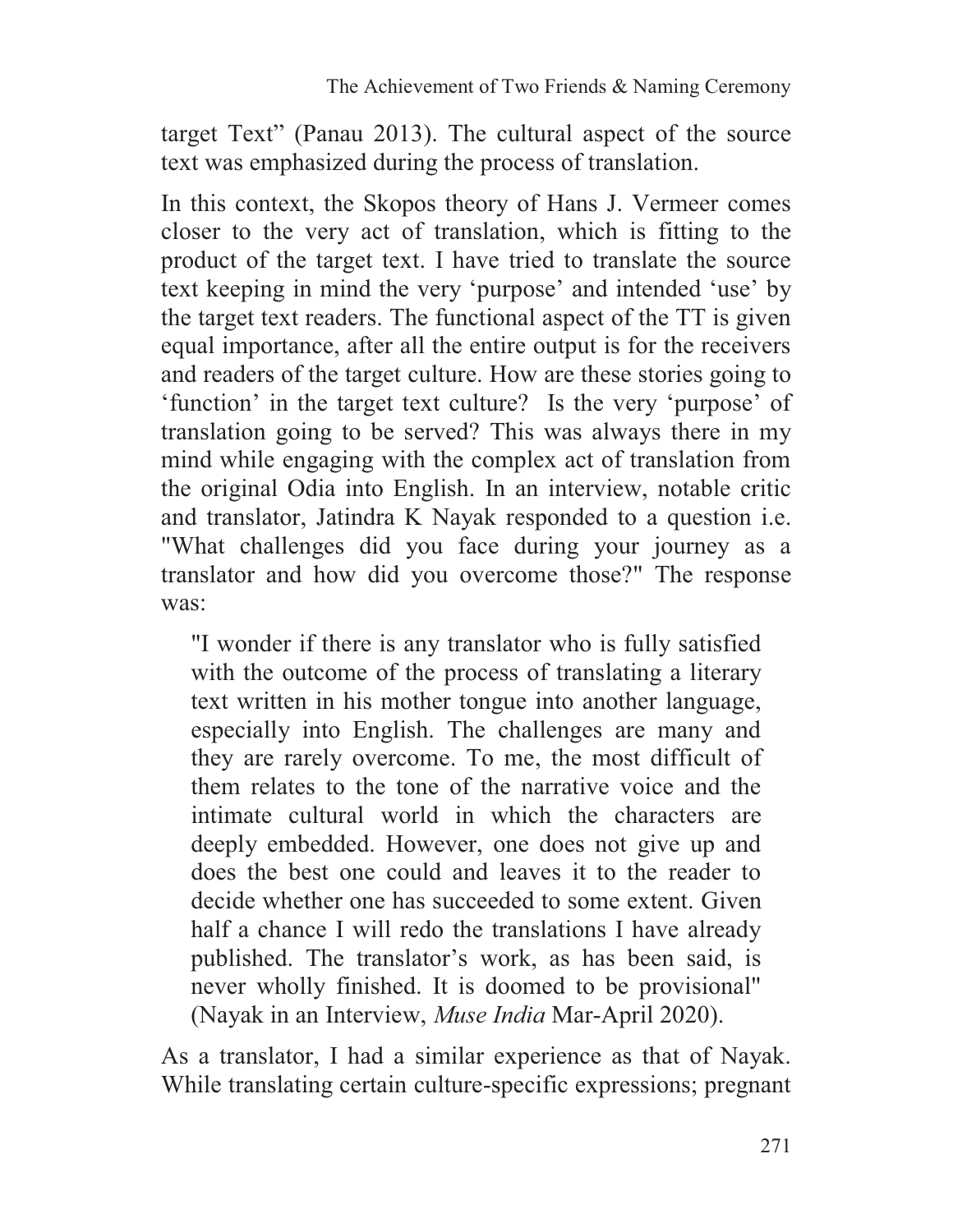with Odishan cultural flavour e.g *jhatimati, chup chup katha heba, Aiinthu, Gaintha, lahuluhana, genji, hasi hasi bedam, dhulia janda, banabhoji* was not only difficult but also it was quite thought-provoking in the sense that I had to stretch my imagination to find suitable equivalence in order to be 'faithful' to the original expression. In the process of translation, I have paid adequate attention to 'reader sensitive' 'cultural transmission' of phrases; as Vinay Dharwadker suggests 'phrase-to-phrase' translation taking into account the complexity of diversity of cultural nuances as compared to 'word-to-word' translation. I was not only 'text-sensitive' but also 'context-sensitive'. The source material is translated as per the needs of the contemporary audience; as we know a reader expects a kind of 'reliability' of expression while s/he gets the translated text to read, understand and interact with the other culture. Here translation acts as a vehicle to carry forward a culture. Through translation, I have offered an opportunity to the non-Odia readers to interact with the Odishan culture of short story writing of contemporary times.

# **Pedagogical Implications**

These translated stories can be used to develop the language skills of children. For example, skills like listening, speaking, reading and writing can be developed by using these stories in the language classroom. Reading comprehension skills, listening comprehension skills can be taught by the instructor while engaging with these stories in a classroom context. The students can be asked to narrate similar stories if they have read or listened from their peers or family members. In the practice session, the children can be asked to write such stories on their own to develop creative writing skills.

This type of practice and production of the translation will help the students to have a better understanding of the 'cultural turn' and it will open up new opportunities for them to debate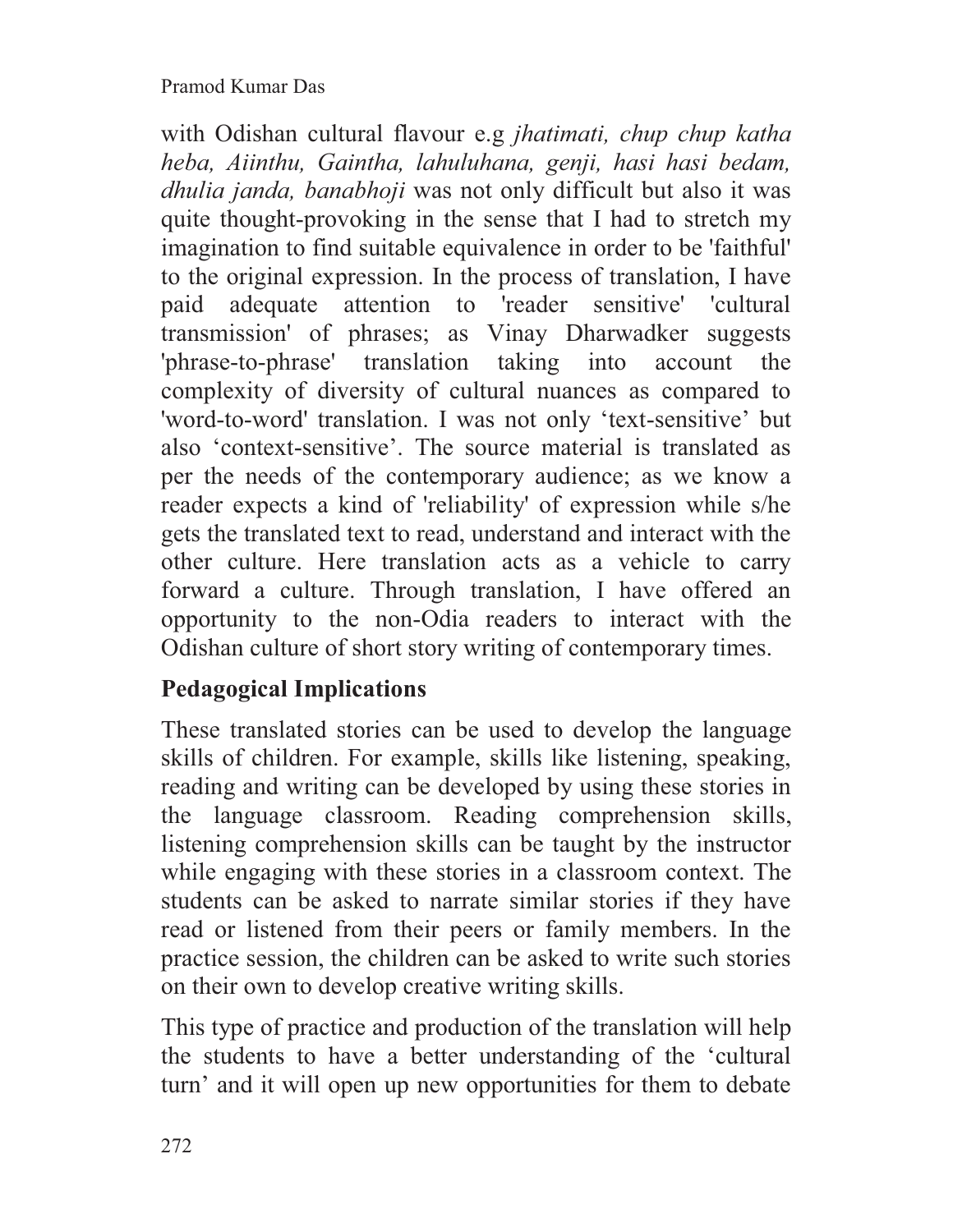on it in the context of Indian short story writing and children's literature in translation. They might be interested to translate, read and reflect on folk tales, riddles, proverbs, fables, short stories written in other Indian languages including their own language. Finally, I believe that translation is a process of negotiation through which the best of the source language could be transmitted. As a result, the reader can best experience the local flavour in a different language.

# **References**

- DHARWADKER, VINAY. 2008. Translating the Millennium: Indian Literature in the Global Market. *Indian Literature* 52(4). 133-146.
- NAYAK, JATINDRA K. 2020. In Conversation with Prof Jatindra K Nayak. Interview by Pramod K Das. *Muse India*, Mar-April. https://museindia.com/Home/AuthorContentDataView.
- NIDA, EUGENE ALBERT, & CHARLES RUSSELL TABER. (eds.). 1982. The Theory and Practice of Translation, 8. Accessed online: Brill Archive.
- PANDA, MADHABNANDA*.* 2009. *Kathuria 'O' Budhasaguna*. Jajpur: Shruti Samikhya Prakashani.
- PANOU, DESPOINA. 2013. Equivalence in Translation Theories: A Critical Evaluation. *Theory and Practice in Language Studies*,  $3(1)$ . Accessed online: https://nptel.ac.in/content/storage2/courses/109104050/lectu re14/14\_8.htm.

\*\*\*

# **The Achievement of Two Friends<sup>1</sup>**

Chaguli and Mangalu are close friends. Chaguli is ten years and Mangalu is twelve years old. Though they do not belong to the same class, they pretty much love each other. Mangalu is very brave. There was a dense forest near their house. Many a

 $\overline{a}$ 

<sup>&</sup>lt;sup>1</sup> The first story.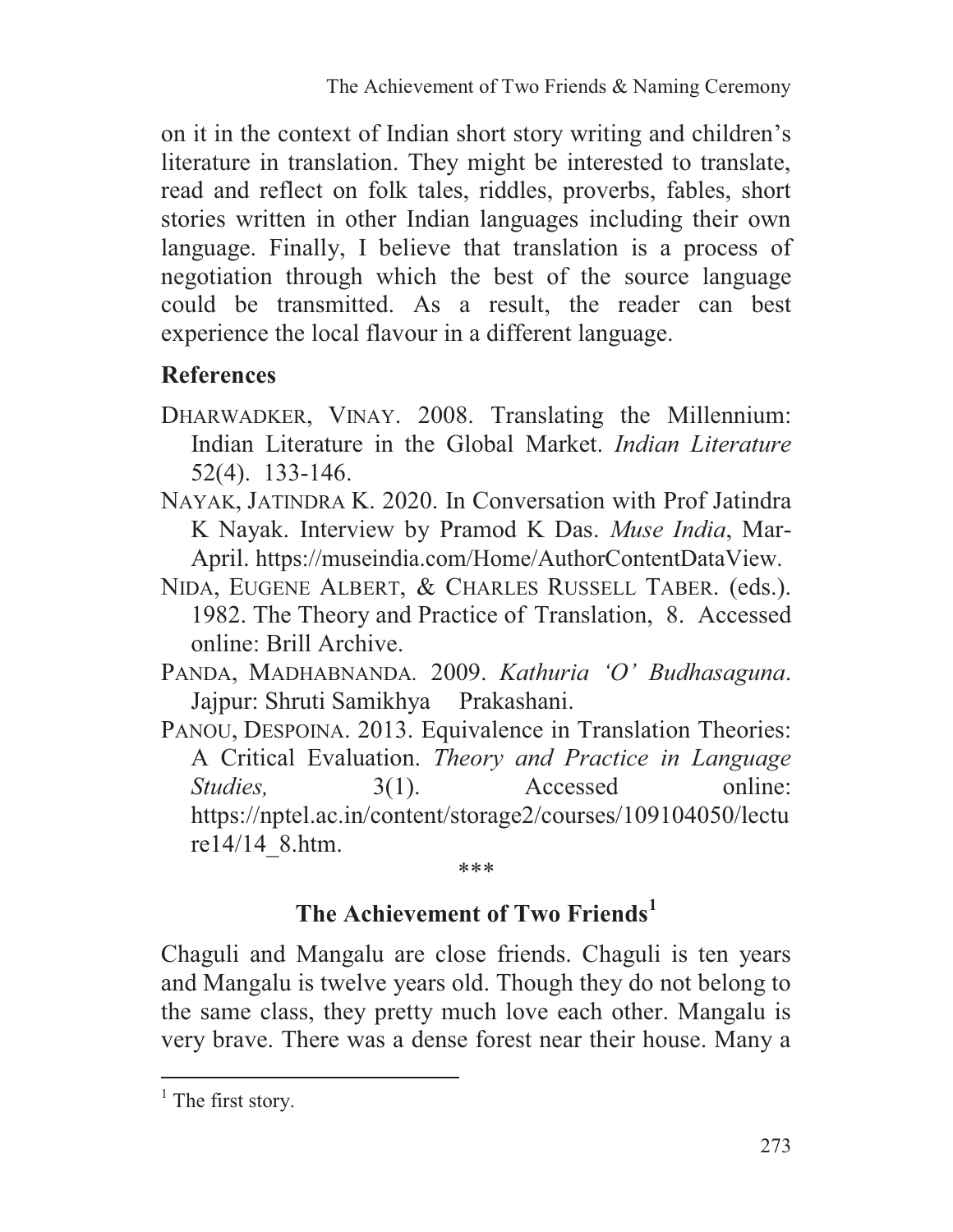time both of them have been to Ramagada for a feast. Ramagada is a key attraction of this forest. A stream flows here, nearby a saint lives in an ashram made of a mud hut. Those days Ramagada was full of dense forest. On New Year's Day, the village people have their picnic here. They perform devotional songs with the tune of clapping and drum beating. After that spiritual discussion follows. To be specific, Ramagada is the soul of this area's spiritual environment. The Saint too had been planting many fruits as well as medicinal plants here. Above all this place is replete with natural beauty and grandeur.

Once, Chaguli and Mangalu came to this jungle as they were angry. It is very easy to hide in the forest. Both of them walked into Ramagada but lost their way as they had never visited the jungle on their own before. They had to suffer a lot as they were crossing lots of trees, bushes, bamboo trees etc. Their pants and inner vests were torn. It is said that there is a kind of creeper in the forest. If anyone steps on it on barefoot his mind goes illusional. Perhaps they might have stepped on that creeper. Moreover, there are big mosquitoes and red ants in the jungle. They too were troubling these boys. They felt that it was not right on their part to come out of the house on silly matters. If parents would not say certain things on the matters of good or bad deeds; then who else would speak to them?

All of a sudden they saw blood near a big cave. A little ahead they saw the footmarks of an animal. They came to know that in order to escape from the forest officials some hunters had taken away the flesh of a deer after killing it. To their surprise, they saw someone coming out of that cave. Hiding behind the bushes with fear and anxiety, both of them saw three people were cooking inside the cave. Chaguli and Mangalu guessed that these people are involved in the stealing of valuable wood and the skin of different animals. The forest is getting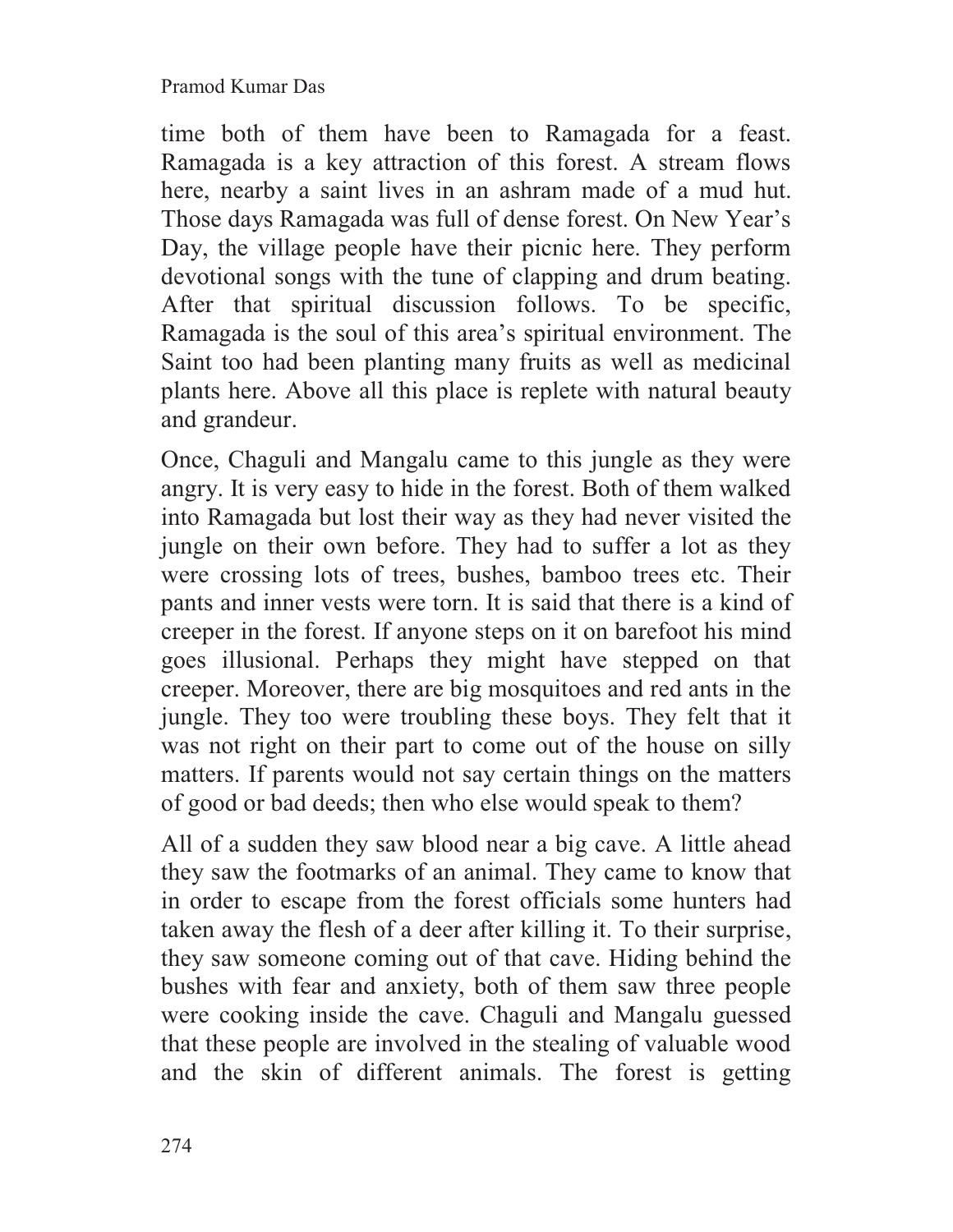destroyed because of these people. The animals too die because of them. Though it is their duty to hand over these people to the police; what would they do? They are children and they are not able to find their way in the jungle too. They guessed these people must be using some road to meet their requirements. As they were speaking slowly, they saw another person coming there by using a common road. That person has wrapped something in a towel.

After seeing this, they were more excited. Looking into the cave, they saw the man unwrapping a bronze idol. Other companions were appreciating him as they could visualize selling this valuable idol in more than lakhs of rupees. They came to know the involvement of these dacoits in idol smuggling. Those people started to have their food. At this opportunity, the two boys came out and started running along the common road travelled by the previous man. They found one sticky paper which perhaps might have fallen while the previous man was unwrapping his towel. This paper must have some hidden agenda otherwise why was it sticky? Keeping that paper in the pocket, as fast as possible, the two boys moved ahead.

After crossing some distance, Chaguli said how to remember this place? There was a mango tree nearby. Mangalu climbed that tree and tied his red towel on one of its branches. After that, they reached a place crossing many zigzag ways. There they tied their torn out vests on one of the bowed down branches so that anyone would think that someone has thrown a torn cloth there.

After some time, they reached home. By that time the news was that both of them were lost. The members of both the families were ululating and the village pond and well were searched off too. The parents as well as the members of the families were relieved after seeing these two boys. They felt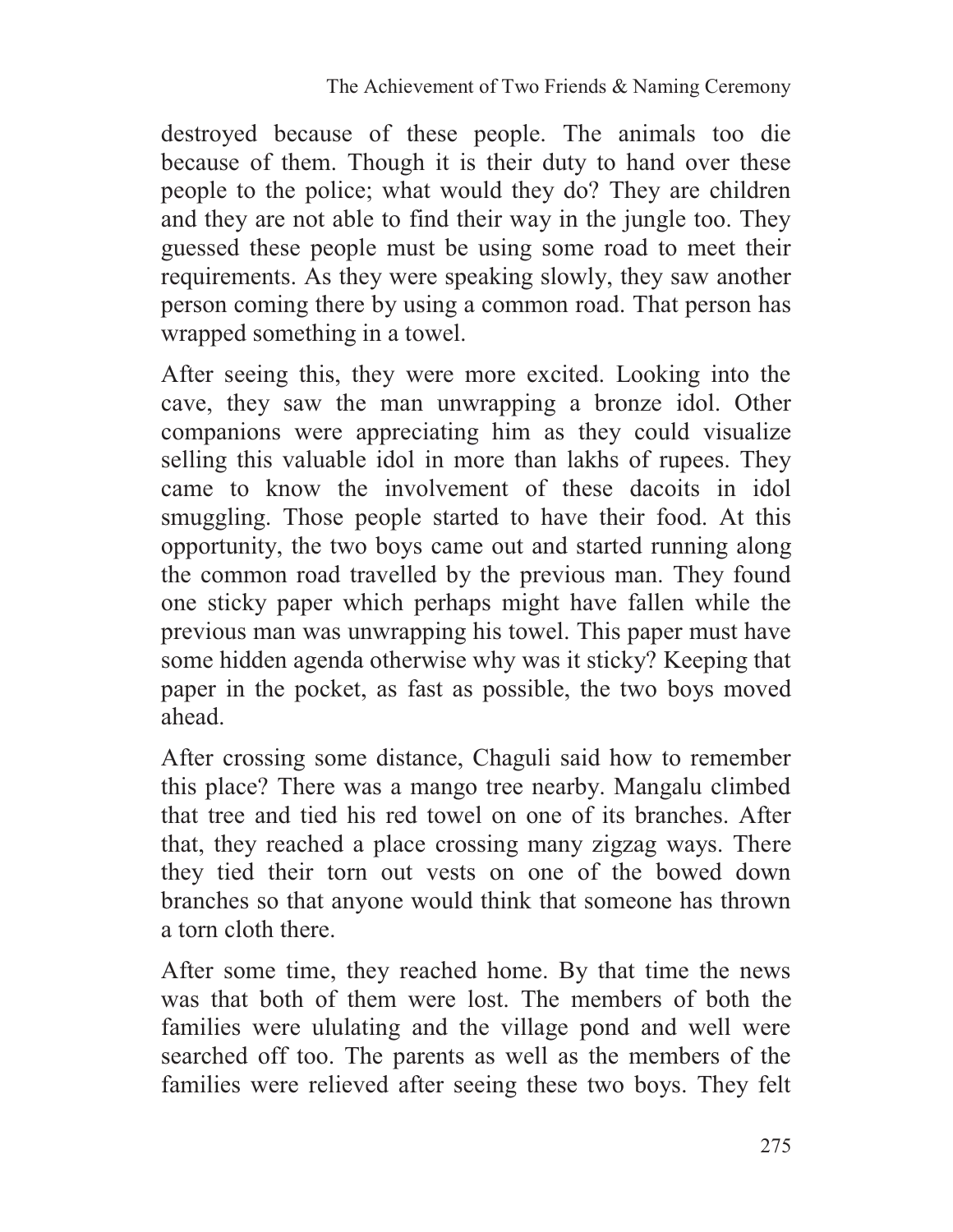that it would have been better to convince them instead of getting angry at them. The boys narrated whatever they had seen in the jungle. Both the parents and these boys went to a police station located a kilometre away from their house and narrated the incidents. They too handed over the sticky paper to the police. In the presence of everybody, the police officer was surprised to see the peculiar handwriting on the paper. After thinking a while he procured a mirror to read the handwriting. It was written over there- rati dui papuli (night two palms)…pawa chambu (pawa chambu)…..lakh. du. Che….lal…over…. (-Sardar-)

The police inspector consulted the CID officer on this issue. After spending a lot of time on this they guessed the meaning of this mysterious information. If in reality they are indulged in theft activities, then it is clear that this paper has password information. *Rati dui papuli* means ten at night, password *cha mu* means *chamada saha murti* (idol with skin)…du….che…dui lakh tankara cheque (cheque worth two lakh rupees), *lal* probably a symbol to recognize people gone by that road, red towel probably an indication of tying it either on the waist or putting it on the shoulder.

The police team along with the children waited near the spot around 8 O'clock at night. Two people reached that road around 9.30 pm. All of a sudden the police team captured them. They had tied red handkerchiefs on their heads. Police ceased a cheque worth two lakh rupees from them. Two police officers tied red handkerchiefs on their heads and proceeded further in civil dress. Armed with guns, two other police personnel followed them. As the dacoits had not received the letter, they would find it difficult to recognize them. After reaching the cave police team captured them with animal skin and an idol. The dacoits even failed to get a chance to use their guns.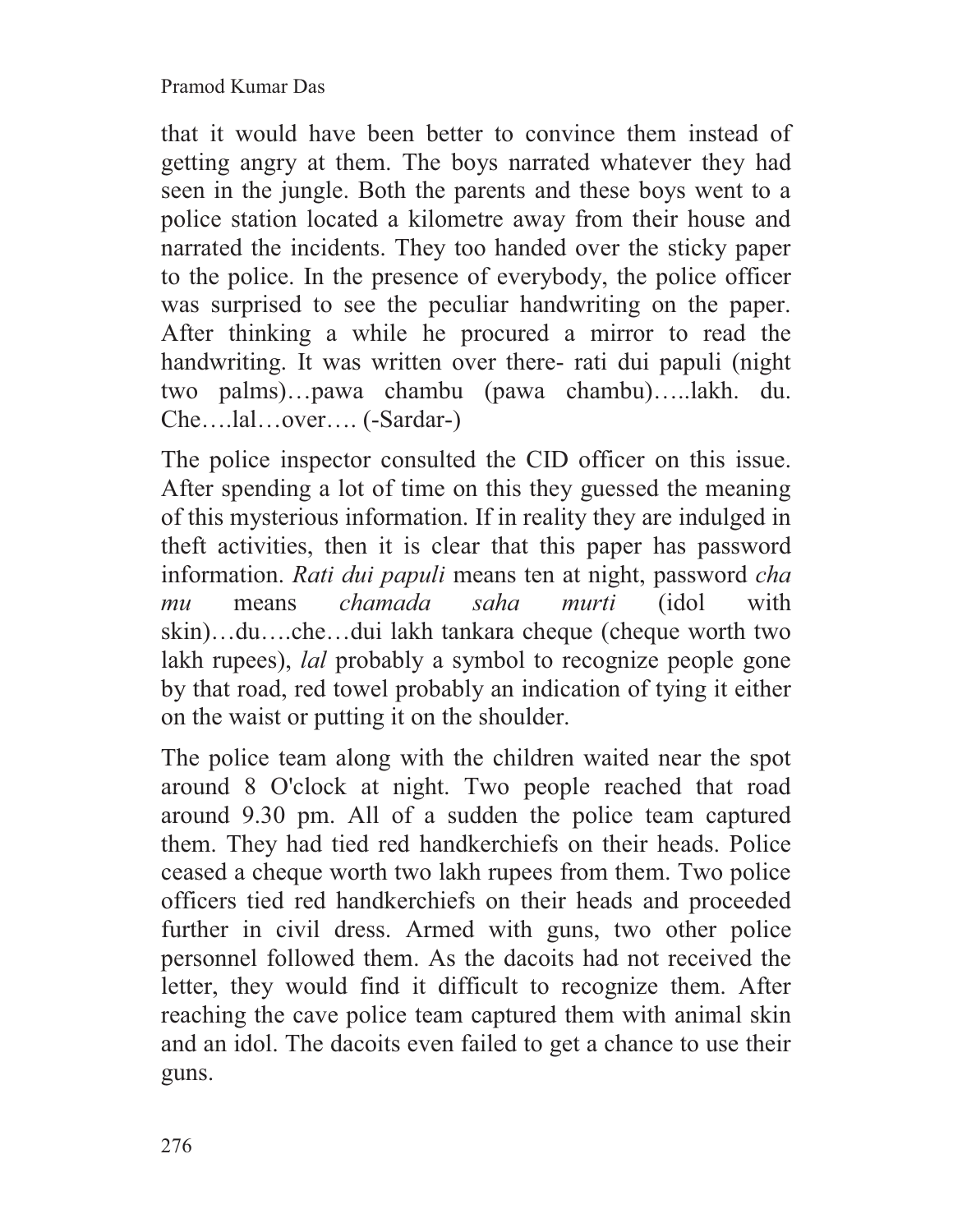It was published in the newspaper that notorious dacoit Mohar Nayak known for smuggling animal skin, idols, sandalwood was in the hands of the police. Police recovered ten deer skins and five precious idols from them which included one recently stolen Radhashyam idol of the nearby village. The market price of another idol was around 50 lakh rupees. The bravery of Chaguli and Mangulu became the talk of the town, their families, village and school. How would it be to nominate their names for the bravery award on the forthcoming  $26<sup>th</sup>$  January?

#### \*\*\*

# **Naming Ceremony<sup>2</sup>**

The other day, out of sheer happiness Mahapatra babu was distributing sweets as he was blessed with a baby boy. For Mahapatrababu a boy or a girl has equal importance. It was very unlikely that he wouldn't have distributed sweets if he were blessed with a baby girl. He was very friendly. His colleagues in the office like him. After listening to the news of his newly-born son, two friends from his office reached his home in the evening and congratulated him. While talking they started discussing the naming of the son.

Chakulia babu started the conversation. "See Mahapatra babu, give a good name to your son. You see my parents have given me the name Chakulia, nickname Chakuli. During my childhood, my friends have teased and troubled me a lot for this name. During my wedding, my sister-in-law too has teased me a lot. I could have changed my name through affidavit but was not willing to do so."

After that Ainthubabu said, see my parents have named me Ainthu as if there was no other name. My nickname is Aiintha. I have suffered a lot during my childhood for this name.

 $\overline{a}$ 

<sup>&</sup>lt;sup>2</sup> The second story.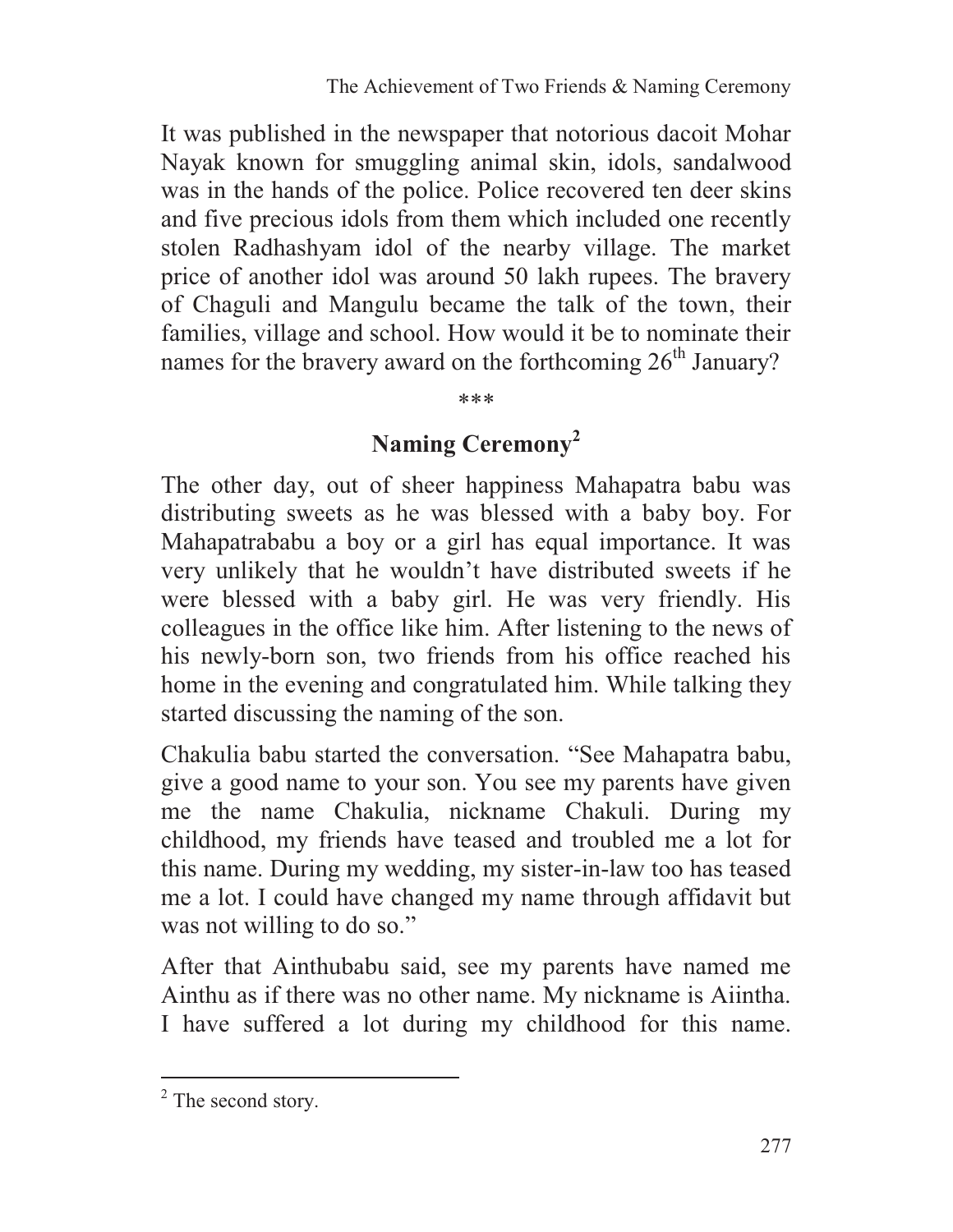Friends would make fun of me by saying *aintha khaibu kire Gaintha* (Aaintha, would you eat leftover food). It seems my granny had given me this name. The reason being, whosoever siblings were born before me they could hardly survive a month or two as if they had come here by losing their way. Therefore, my granny gave me this awful name so that God of Death would not take me after knowing my name. With this superficial logic, I did not die. I survived, 'see Ainthu Das is present in front of you.' But see Mahapatrababu we'll find out a modern name for your son.

You see, the taste of Odia people. As if there were no other names. They would have given names of the flower of fruit such as Kamala Kumar, Rose Swain, Kamini Mishra, Hena Das, Gendua Tripathi, Kanchana Mallick, Sunflower Dei etc. The names bearing fruit are such as Grapes Sethi, Kamala Jena etc. Though I have not heard names like Seo Das or Naspati Pradhan…Ambada Parida but I have come across nicknames such as Mango, Guava etc.

There are plenty of names bearing the names of rivers such as Mandakini Das, Kaberi Garabadu, Narmada Sethi, Krushna Satpathy etc. In our village, the names of three sons are-Ganga, Ranga, Danga. Apart from this, people are bored with names bearing the names of gods and goddesses. There will be thousands of people having the name of Ram. The names of Krushna, Shiva, Brahma, Vishnu, Maheswar, Narayana, Dambarudhara, Baruna, Kubera, Ganesha, Kartikeya, Mahadeva are plenty in use so much so that if four/five persons bear the same name, we have to call them by numbering them such as Mahadeva Jena A or B.

Besides this historical and mythical (pouranika) names are plenty such as Duryodhan, Dushasana, Vima, Nakula, Sahadeba, Birat, Pruthiraj, Jayachandra, Ashoka etc. See how they have named after seeing rain or sky - Surya, Suryakanta,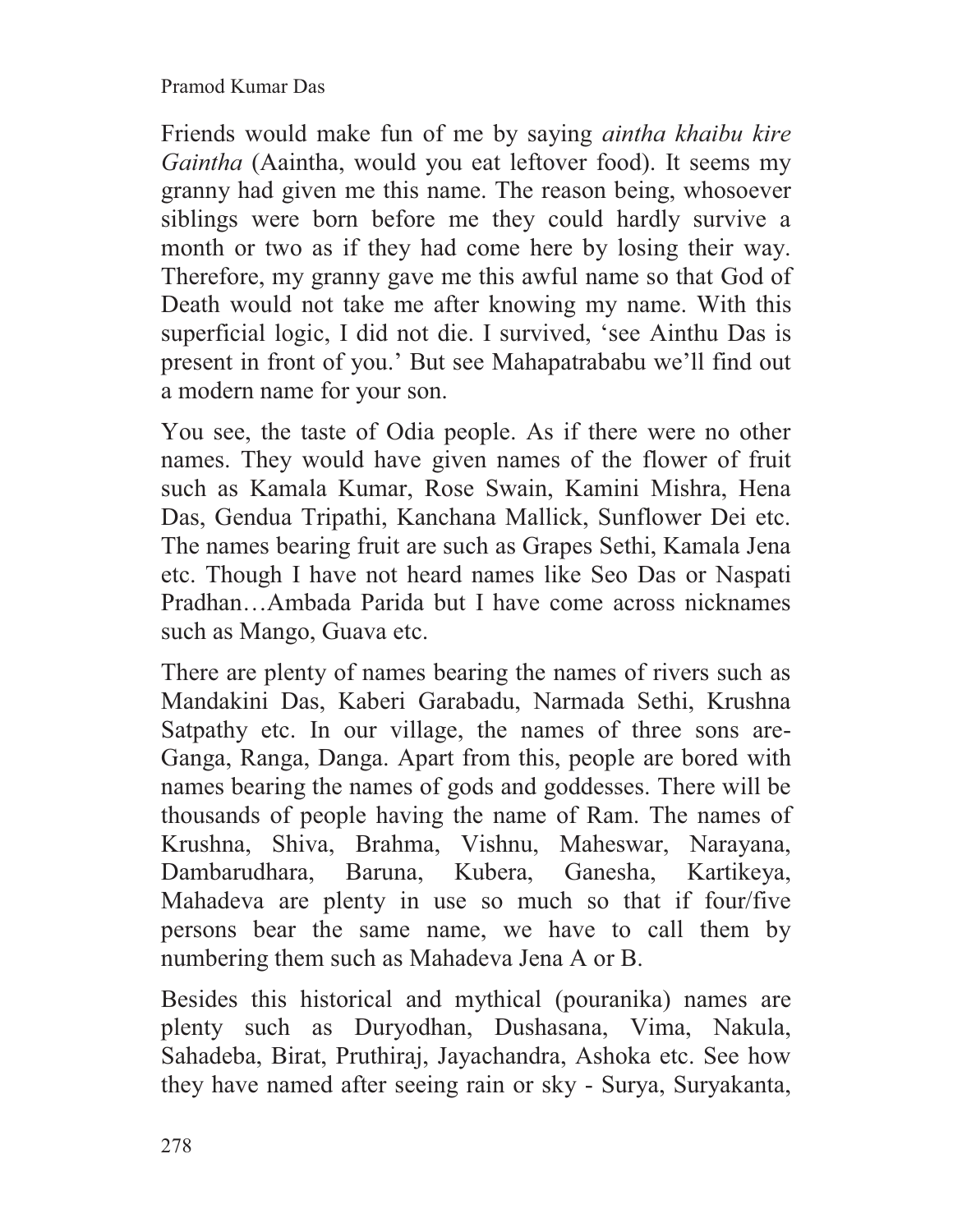Chhayakanta, Chandra, Chandrika, Jyoshna, Jaladhara, Amber etc. I have not heard of names like Invisible Thunder Garabadu or Lightening Acharya (there could be such). There are names galore in the names of birds and animals such as Neula (Mongoose), Nakula, Chila (Eagle), Godhi (Lizard), Baga (Heron), Shuka parrot etc. (there could be Saguna (Vulture) as well).

These days educated people are giving such names which are difficult for a child to write properly as she clears sixth or seventh, for instance, Prakshita, Aparichita, Pratiti Parimita, Sunanda Madhuchhanda, Sonali Madhusmita, Batuli Bakulita etc. The possibility of such names for boys may not be avoided. There are names such as Mahamegha Bahana Aaira Kharabela, Prachanda Chandashoka Amit Balashali etc. Apart from these, there are smaller names that are easier to remember are - Liza, Chintu, Mintu, Mana, Mona, Sona, Laltu, Kitu etc. Therefore, Mahapatrababu, you have to think of giving a good name to your son.

Madhuhasababu is a funny guy. He suggested to give names such as Painting Kar, Physics Mishra, Chemistry Tripathy, Batani Swain, Zoology Pradhan, Geography Mallik, History Acharya, Geometry Mohanty, Mathematics Pattnaik, Science Kumar etc. See, these days I have heard of tribal names such as B. D. O Hansda, Collector Murmu, Filter Keraketa, Salut Munda etc. After listening to such names we were laughing to our bellies out then he said you all are laughing but in earlier times the names were based on nature - flower, fruit, river, sky, god etc. But the names of today should be scientific. The names of the three daughters of our mathematics teacher were Alpha, Bita, Gama. We need to have scientifically proven names such as Missile Garabadu, Missile Satpathy, Falcon Pradhan, Jaguar Das, Mobile Tripathy, Telephone Panda, Hirohonda Jena, Scooter Parida.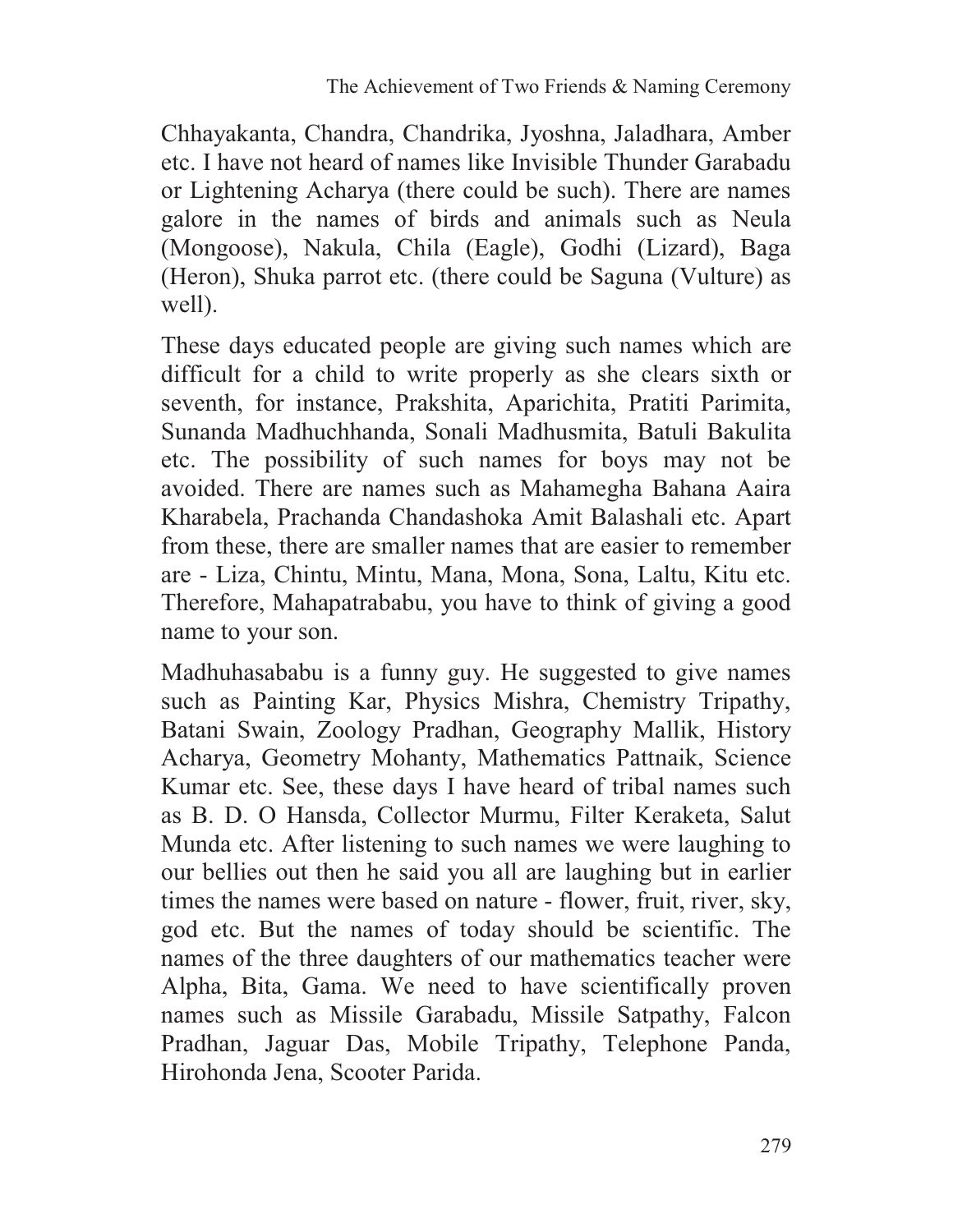Or an international name could be given. Now you see everywhere there is a discussion about globalisation. Our world has become a global village. The communication facility is so strong that within seconds we are being able to talk to people living in America, England, Germany through mobile phones. We move from one end of the world to the other end through Jet planes. There would be a time our children would start travelling at 8 am, have their party in New York, watch cinema in Beijing and reach at Cuttack by 4 pm. Therefore, such names could be given like - America Mishra, Bilat Tripathy, German Pradhan, Taronto Swain, Canada Satpathy or Gobrachov Kumar, Chungtang Mishra, Tony Blair Acharya, Georgebush Mallick and likewise.

These days people are avoiding the use of titles so that the caste will remain unknown. Because entire humanity belongs to one caste i.e. human caste. What is about Brahmin, Karan, Harijan, Siha, Sunni, Protestant, Catholic? Why touchable or untouchable. Therefore, such names could be given like - Tony Kennedy Kumar, Ching Ming Gobrachav, Robert Govinda Ballabh, Gallio Amitav, Klinton Raghunath, Orange Rosalin, Rose Cleopatra etc.

Also, one more thing comes to mind to hint that one title can be given to all human beings. Suppose, like school uniform title can be PruMa (*Pruthibira Manisa*=Man of Earth). Therefore, all people of every country are bound to use this title. This proposal will be accepted by United Nations Organisation. For example- Madhabanand PruMa, Tonyblair PruMa, George Bush PruMa, Ismaile ProMa, Kamalini PruMa.

At this time Mohapatrababu's mother (45 years old) brought tea and biscuits. All of them stood up, greeted her and saidmausi we came after hearing the birth of your grandson. We were talking about the naming of him. Mahapatrababu's mother said, "see my mother-in-law had named her grandson